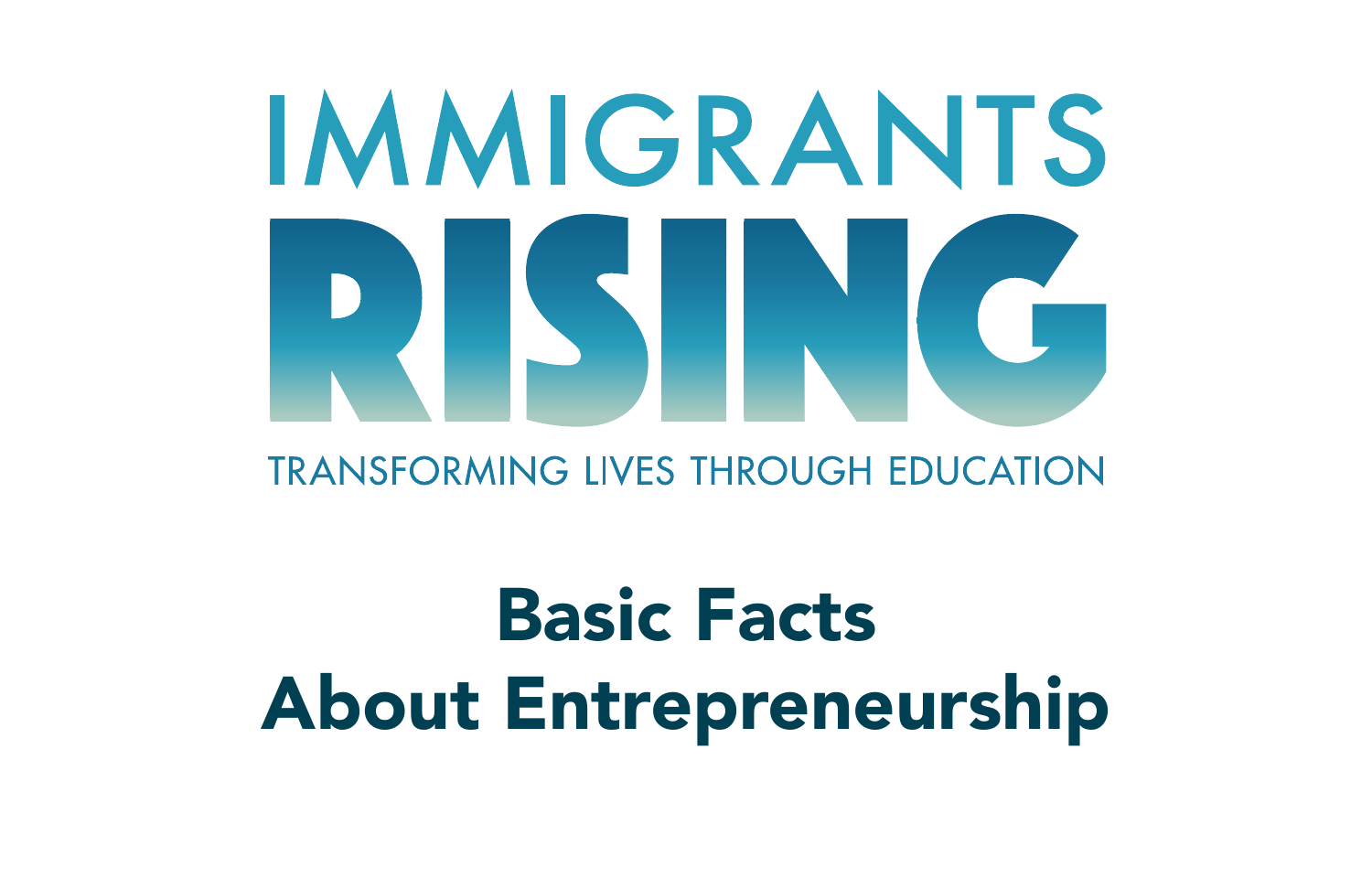# The ITIN, EIN and SSN

The Internal Revenue Service (IRS) issues ITINs to individuals who are required to have a U.S. taxpayer identification number but who do not have, and are not eligible to obtain, a Social Security number (SSN) from the Social Security Administration (SSA).

ITINs are intended primarily to facilitate federal tax reporting. Having an ITIN does not authorize work in the U.S. However, work authorization is not required to earn a living as an independent contractor or business owner in the U.S.

An ITIN does not authorize work in the U.S. However, work authorization is not required to earn a living as an independent contractor or business owner in the U.S.

Individuals may choose to apply for an EIN to identify a business entity and hire employees. An ITIN may be used to obtain an EIN.

An Individual Taxpayer Identification Number (ITIN) is a tax processing number issued by the Internal Revenue Service.

**An Individual Taxpayer Identification Number (ITIN) is a tax processing number issued by the Internal Revenue Service.**

**The IRS issues ITINs regardless of immigration status, because both citizens and noncitizens may have a U.S. tax filing or reporting requirement under the Internal Revenue Code.** 

**ITINs allow individuals ineligible for an SSN to (1) report their earnings to the IRS, (2) open interest-bearing bank accounts with certain banks and, (3) conduct business in the U.S.**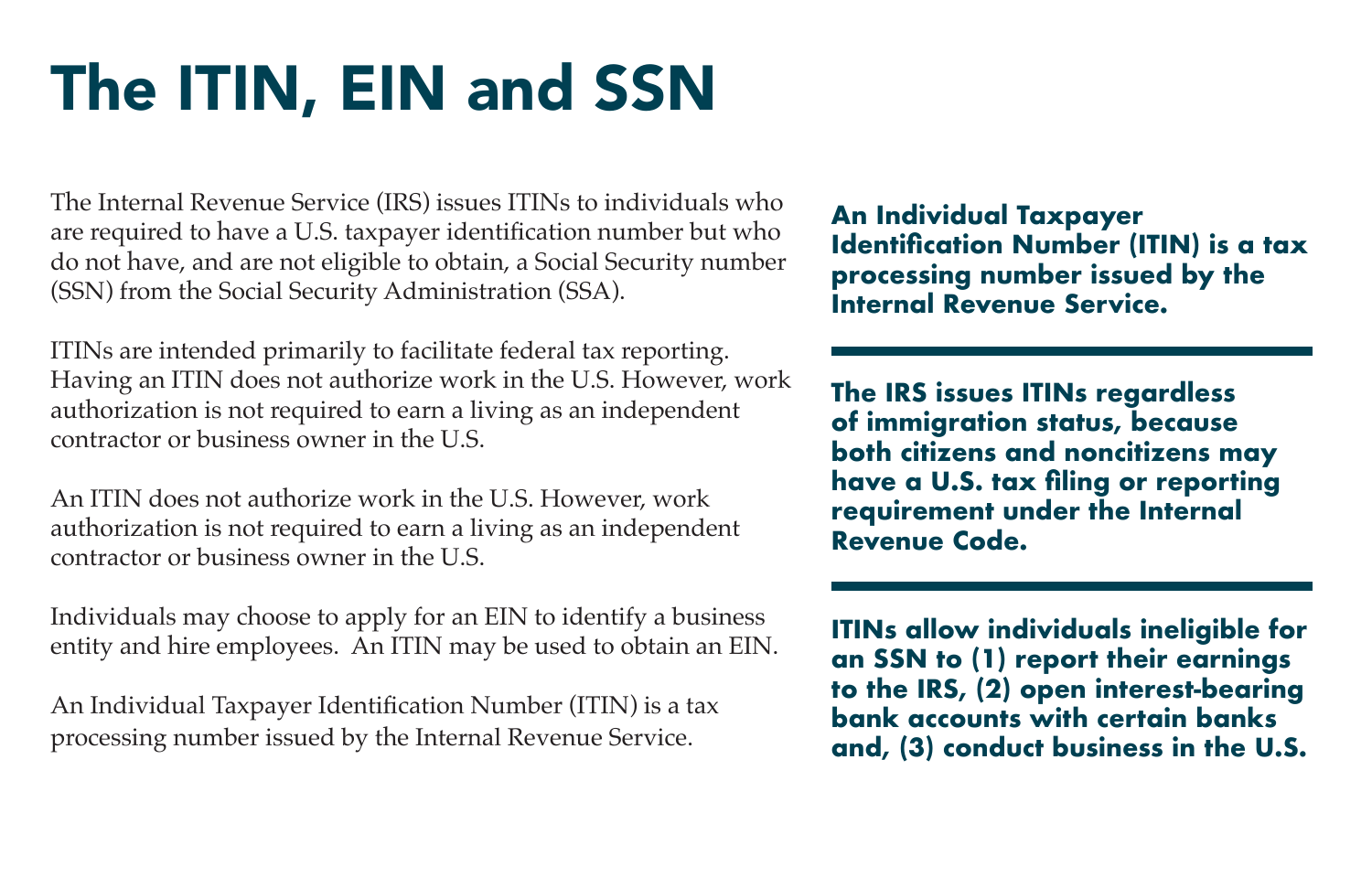# **Independent Contracting**

**All immigrants regardless of immigration status are able to earn a living as independent contractors, or start a business using an ITIN or SSN.** 

**As mandated by IRCA [\(federal law](https://www.gpo.gov/fdsys/pkg/STATUTE-100/pdf/STATUTE-100-Pg3445.pdf)), an individual or entity (client) is NOT required to obtain Form I-9, or otherwise inquire about immigration status from independent contractors or sporadic domestic workers.** 

**[Federal Law](https://www.gpo.gov/fdsys/pkg/USCODE-2011-title8/pdf/USCODE-2011-title8-chap12-subchapII-partVIII-sec1324a.pdf) prohibits an individual or entity from knowingly engaging an unauthorized individual to provide services as a contractor.**

### **An independent contractor:**

- Is a self-employed person who produces a specific type of work product in a determined amount of time. The general rule for being an independent contractor is that the payer has the right to control only the result of the work, not what will be done or how it will be done.
- Receives all profits and is held liable for all losses and debts.
- Must pay [self-employment tax and income tax.](https://www.irs.gov/businesses/small-businesses-self-employed/self-employed-individuals-tax-center) An independent contractor may use an ITIN, or EIN to file and pay taxes instead of a SSN.

If a DACA beneficiary were to lose his or her work permit, the company that hired them would not be able to contract with him or her. In the case of DACA getting revoked, a DACA beneficiary could pursue independent contract work or start a business using his or her assigned SSN, as long as he or she contracts with any other entity besides the one that is aware of the expired work authorization.

Regardless of the possible termination of DACA, DACA beneficiaries may continue to use their SSN to work as an independent contractor or start a business; both options do not require work authorization.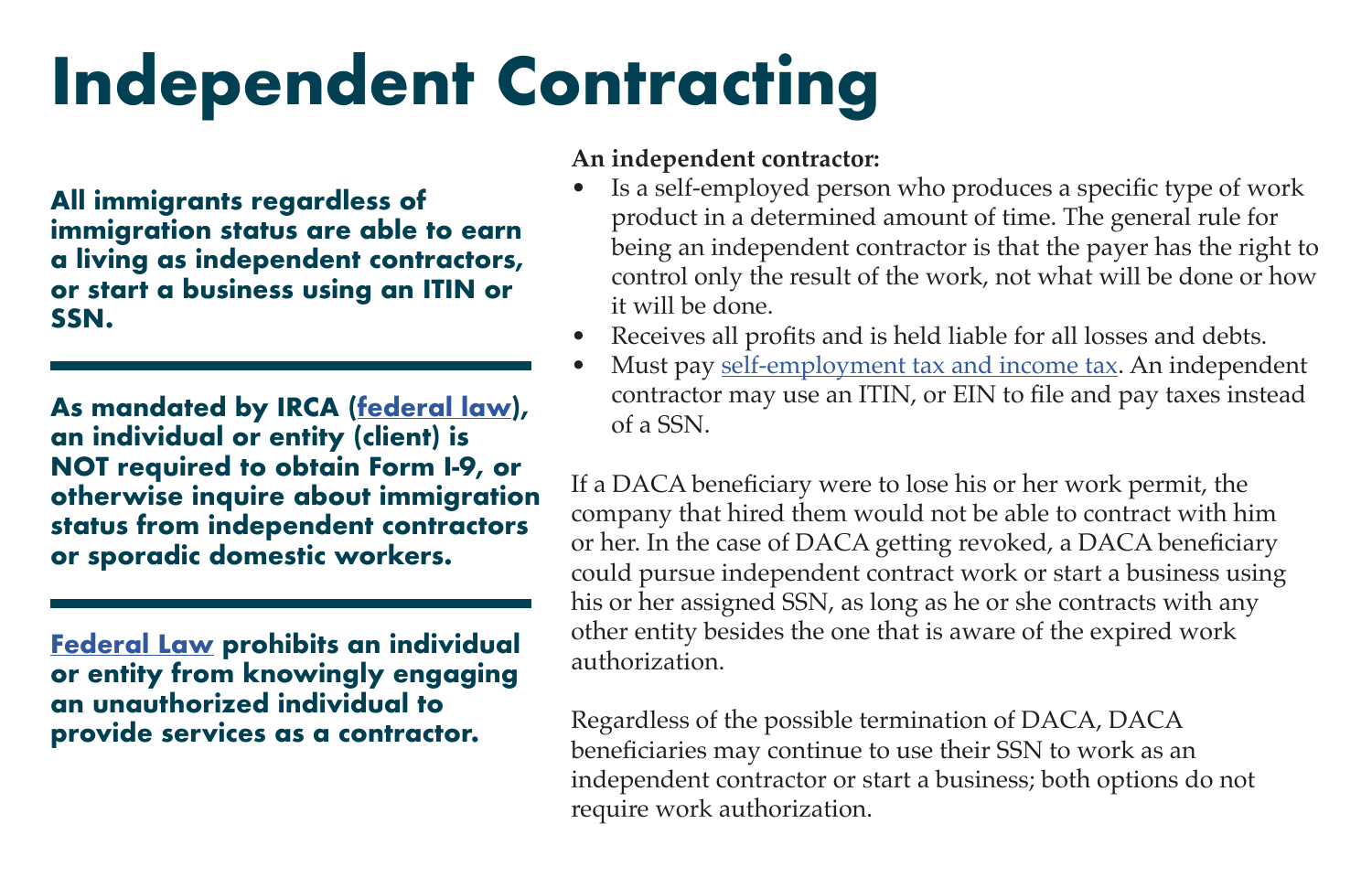# **Paying Taxes as an Independent Contractor**

If you are an independent contractor, you should submit a [W9 Form](https://www.irs.gov/pub/irs-pdf/fw9.pdf) instead of the I-9 Form to each client you provide independent contractor services to. Fill out a W-9 at the start of work and make sure your client keeps it on record.

A payer (client) must file a [1099 Form](https://www.irs.gov/pub/irs-pdf/f1099msc.pdf) for each independent contractor paid \$600 or more. A copy of the 1099 is mailed to the independent contractor at the end of the year and he or she becomes responsible for paying taxes thereafter.

How much you make, and how you file (single, married filing jointly, married filing separately), will determine how much you need to pay in taxes.

The IRS allows business expenses to be deducted from your earnings; expenses must be business expenses and not personal. **An independent contractor must pay [self-employment tax and income](https://www.irs.gov/businesses/small-businesses-self-employed/self-employed-individuals-tax-center)  [tax](https://www.irs.gov/businesses/small-businesses-self-employed/self-employed-individuals-tax-center). An independent contractor may use an ITIN, or EIN to file and pay taxes instead of a SSN.**

**There are federal and state tax brackets depending on how much money you make and how you file.**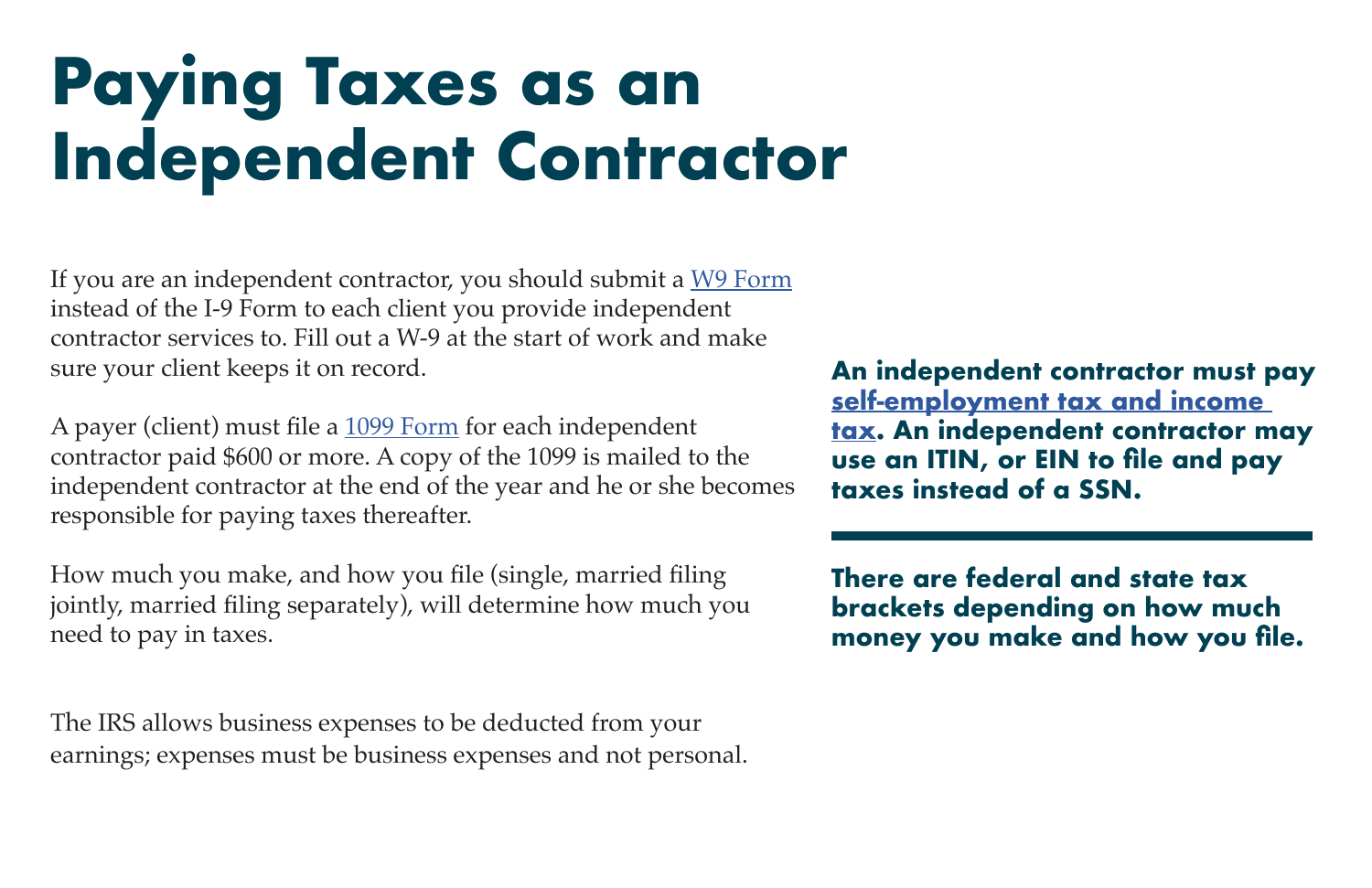# **Choosing a Business Structure**

### **Sole Proprietor**

- In most cases, you may use your SSN or ITIN to start a sole proprietorship. Only in certain circumstances, such as hiring an employee, would you have to apply for an **EIN** (which you may get using an ITIN).
- With a sole proprietorship, you may use a trade name or a business name other than your own legal name to do business; you must check for availability of your business name and file a Doing Business As (DBA) statement with a local government agency, such as the county clerk's office.

### **Partnership**

- Similar to a sole proprietorship, each partner may use his or her SSN or ITIN. A partnership may use the surnames of the individual partners or may use a fictitious business name.
- A partnership must file an annual information return to report the income, deductions, gains, losses, etc., from its operations, but it does not pay income tax. Instead, it "passes through" any profits or losses to its partners. Each partner includes his or her share of the partnership's income or loss on his or her tax return.

**A sole proprietorship is a type of business entity owned and run by one individual where there is no legal distinction between the owner and the business.**

**Working as a sole proprietor still means that you are working as an independent contractor, so you are held liable for all debts incurred by the business.**

**A partnership is the relationship existing between two or more persons who join to carry on a trade or business.**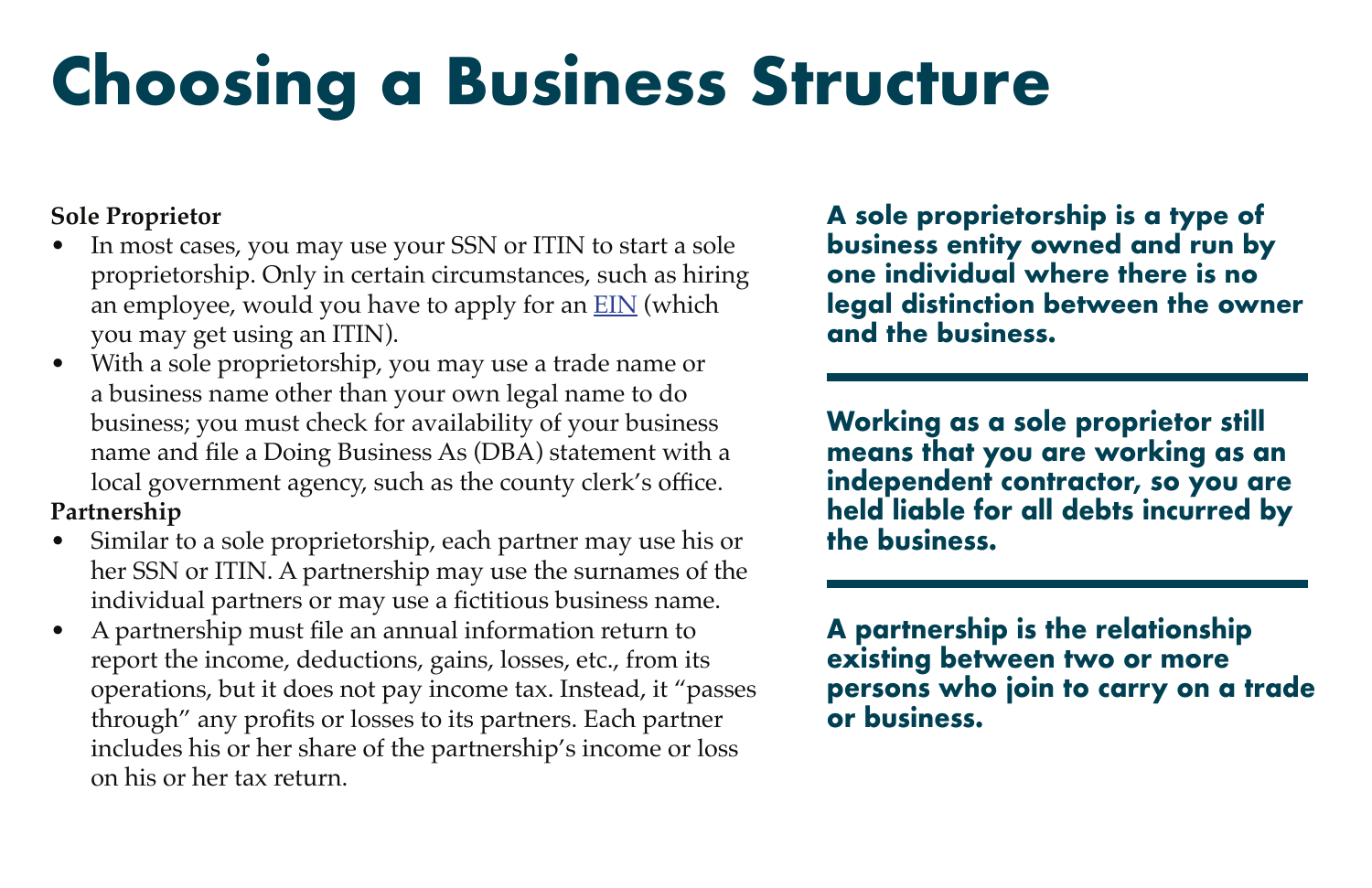# **Choosing a Business Structure (Cont.)**

### **Corporations**

- Immigrants, regardless of legal status, are able to form C corporations, but not S corporations.
- A corporation is formed under the laws of the state in which it is registered.
- To form a corporation you'll need to establish your business name and register your legal name with your state government.
- Even though employment authorization is not required to form a corporation, there may be additional requirements in the formation process that may require a SSN. Check with a trusted attorney and your local city clerk for specific requirements.
- Although requirements vary across different jurisdictions, C corporations are required to file state, income, payroll, unemployment, and disability taxes. Be on the lookout for double taxation.

**A corporation conducts business, realizes net income or loss, pays taxes and distributes profits to shareholders.** 

**You must obtain an EIN to start a corporation (which you may get with an ITIN).**

**A Limited Liability Company (LLC) is a business structure allowed by state statute that provides the limited liability features of a corporation and the tax efficiencies and operational flexibility of a partnership.**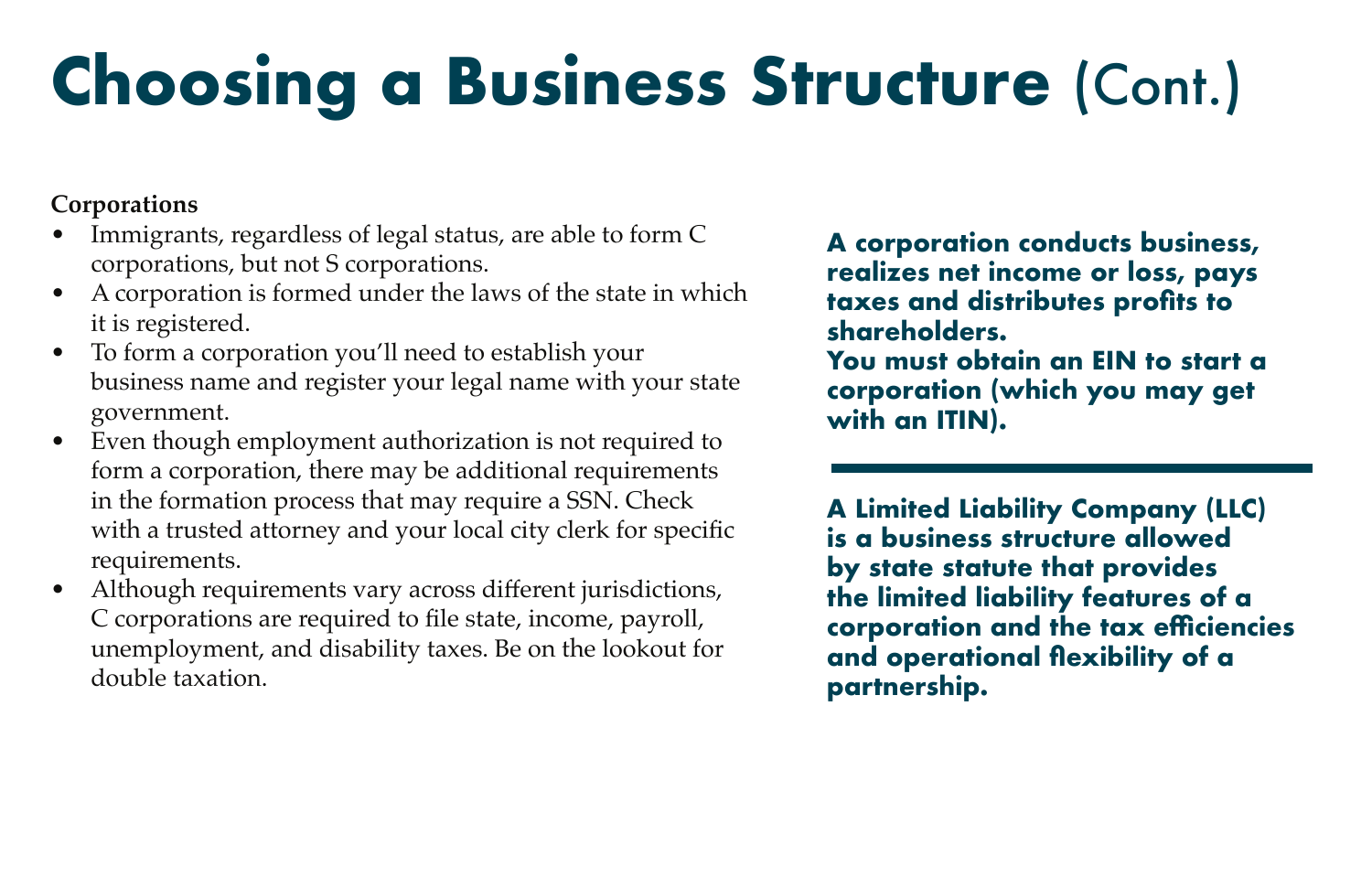# **Choosing a Business Structure (Cont.)**

### **LLCs/Worker Co-ops**

- Owners of an LLC are called members (not employees). However, if its workers do not have significant ownership and control over the management of the business, they will likely be considered employees.
- Immigrants, regardless of legal status, and even entities based outside of the U.S. may form and own a LLC in the U.S. However, additional information or licenses may be required by your state or local jurisdiction.
- Businesses who hire a worker cooperative are hiring the cooperative, not a single member. The work being done by the worker cooperative does not qualify as independent contract work and, therefore, does not need to abide by the independent contractor IRS rules.

**A worker cooperative is a business comprised of members who are both workers and owners of the business.**

**Members can control the structure and practices of the work environment.**